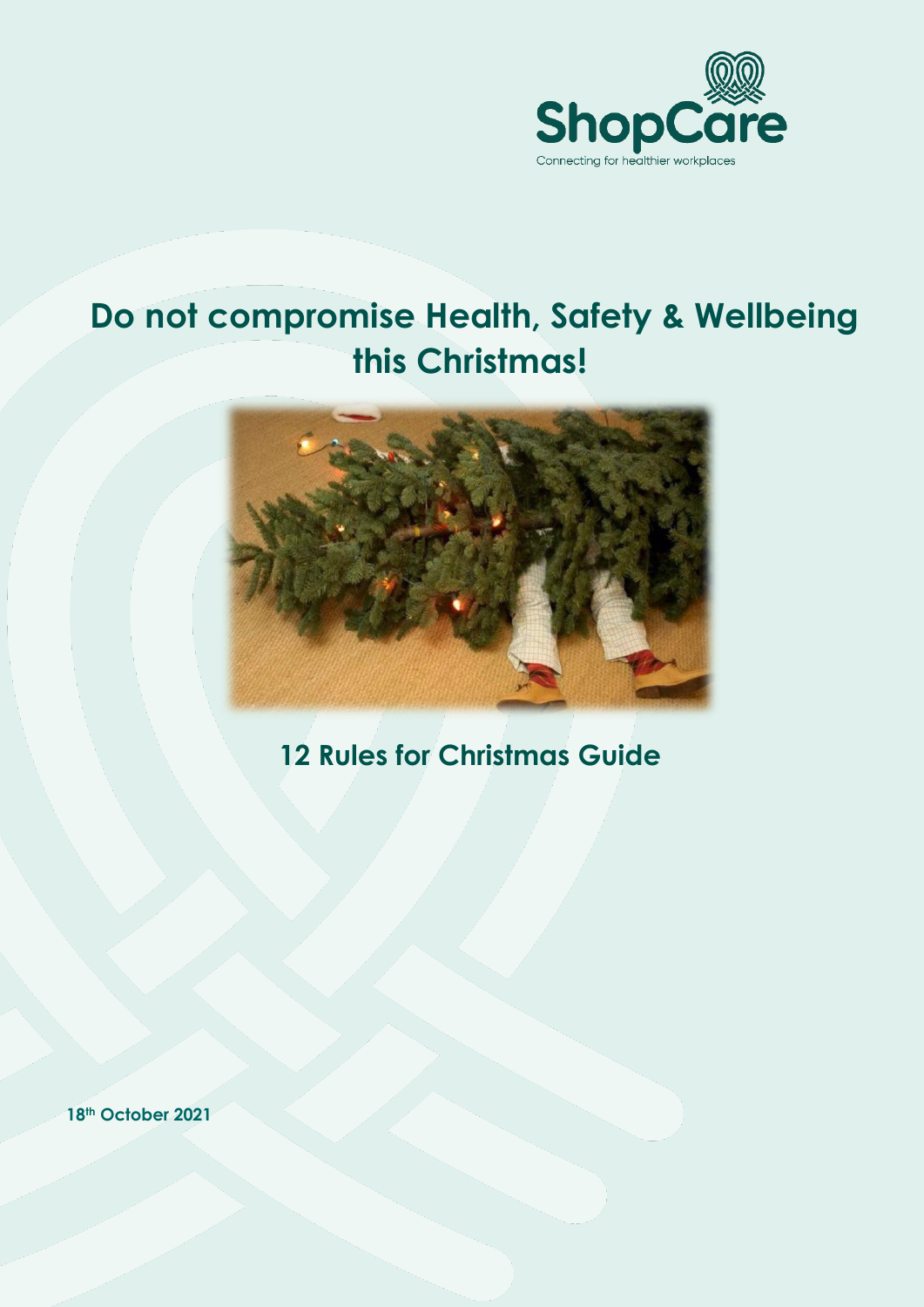

## 12 Rules for Christmas

The festive season for retail is a busy one, and this year is no different but with a bit of added complexity to keep workers and customers safe from Covid-19. For Covid-19 retail industry protocols: <https://www.shopcare.org.nz/covid19resources>

It is often around this time of year that more casual, temporary, or officebased workers are employed or redeployed to meet customer demands. This leads to the holiday season being potentially the most dangerous time of year and placing a strain on health, safety, and wellbeing, making it even more important to focus on proper planning ahead of time.

In the spirit of the '12 days of Christmas', here are some recommendations to assist the retail and supply chain industry to prevent incidents.

- **1. Induction & training -** In the rush to get casual, temporary, and officebased workers on board to meet customer demand during the holiday season, there is a risk that workers will not be provided with adequate induction and training. This is a vital part to ensure workers can safely perform their work. It is also a legal requirement for businesses to provide adequate information and training to their workers.
- **2. Vulnerable and young workers -** Consider adjustments for workers such as expectant mothers, or young workers. They are at a greater risk of being injured at work than any other worker.
- **3. Violence and aggressive behaviour -** Work-related stress, resulting from violent and aggressive behaviour, harassment and bullying that occur in the industry. These incidents happen to customer-facing workers as well as internally between co-worker and/or contractors working on site.

Plan to conduct effective training to diffuse the potential for verbal and physical violence. A bit of empathy, calmness and patience goes a long way

- **4. COVID-19** ShopCare has COVID-19 Retail operation protocols and Supply Chain guidelines documents for use at different alert levels. Businesses are expected to apply a risk management approach to ensure the health and safety of workers and customers.
- **5. Musculoskeletal harm and congestion risks -** Get manual handling training in order, reinforce safe manual handling behaviour with additional training and support. Plan and manage to include lifting heavy or awkward objects, moving and working in and around congested walkways, storerooms and chillers. Create a safe space to move in.
- **6. Working at height -** Provide and maintain the right equipment for working at height including stepladders. Monitor behaviours when people are working at height.